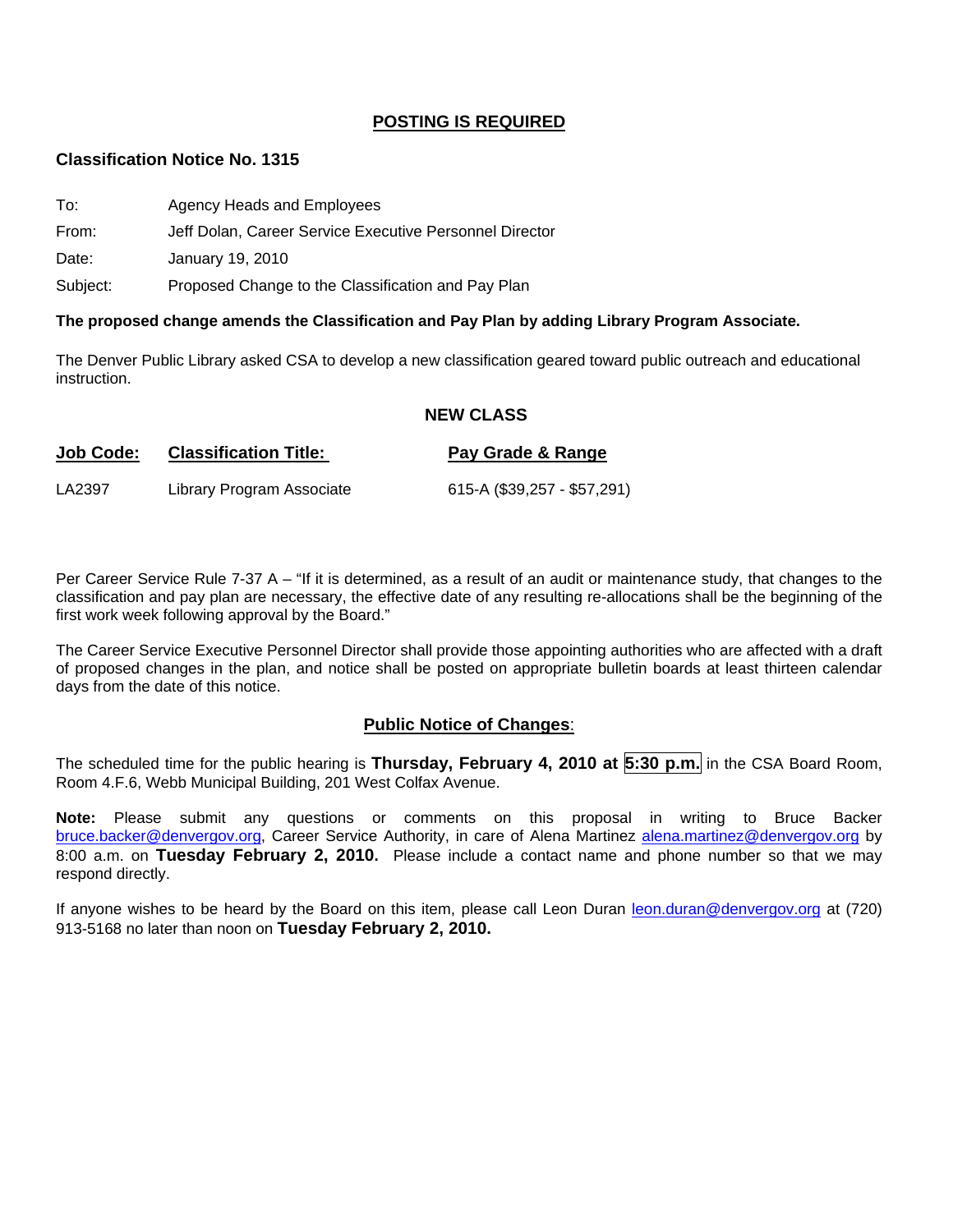

# Career Service Authority

Page 1 of 5

# Library Program Associate

# **GENERAL STATEMENT OF CLASS DUTIES**

Performs entry-level professional work assisting in the preparation and/or presentation of courses, lectures, and in-service instruction, and performs other educational and informational services including subject research and documentation geared toward public outreach and the promotion of organizational objectives.

## **DISTINGUISHING CHARACTERISTICS**

This class is distinguished from the Cataloging Assistant, which performs paraprofessional library work classifying and cataloging nonfiction materials using multiple databases and the Dewey Decimal System; and is distinguished from the Librarian classes which require a Master's Degree and performs the research and maintenance of library collections, recommends purchases, and promotes library activities.

# *Guidelines, Difficulty and Decision Making Level:*

Guidelines are generally but not always clearly applicable, requiring the employee to exercise judgment in selecting the most pertinent guideline, interpret precedents, adapt standard practices to differing situations, and recommend alternative actions in situations without precedent.

Duties assigned are generally complex and may be of substantial intricacy. Work assignment is performed within an established framework under general instructions but requires simultaneous coordination of assigned functions or projects in various stages of completion.

Employee is responsible for determining time, place, and sequence of actions to be taken. Unusual problems or proposed deviations from guidelines, practices, or precedents may be discussed with the supervisor before being initiated.

# *Level of Supervision Received and Quality Review:*

Under general supervision, the employee receives assignments and is expected to carry them through to completion with substantial independence. Work is reviewed for adherence to instructions, accuracy, completeness, and conformance to standard practice or precedent. Recurring work clearly covered by guidelines may or may not be reviewed.

# *Interpersonal Communications and Purpose:*

Contacts with the public or employees where explanatory or interpretive information is exchanged, gathered, or presented and some degree of discretion and judgment are required within the parameters of the job function.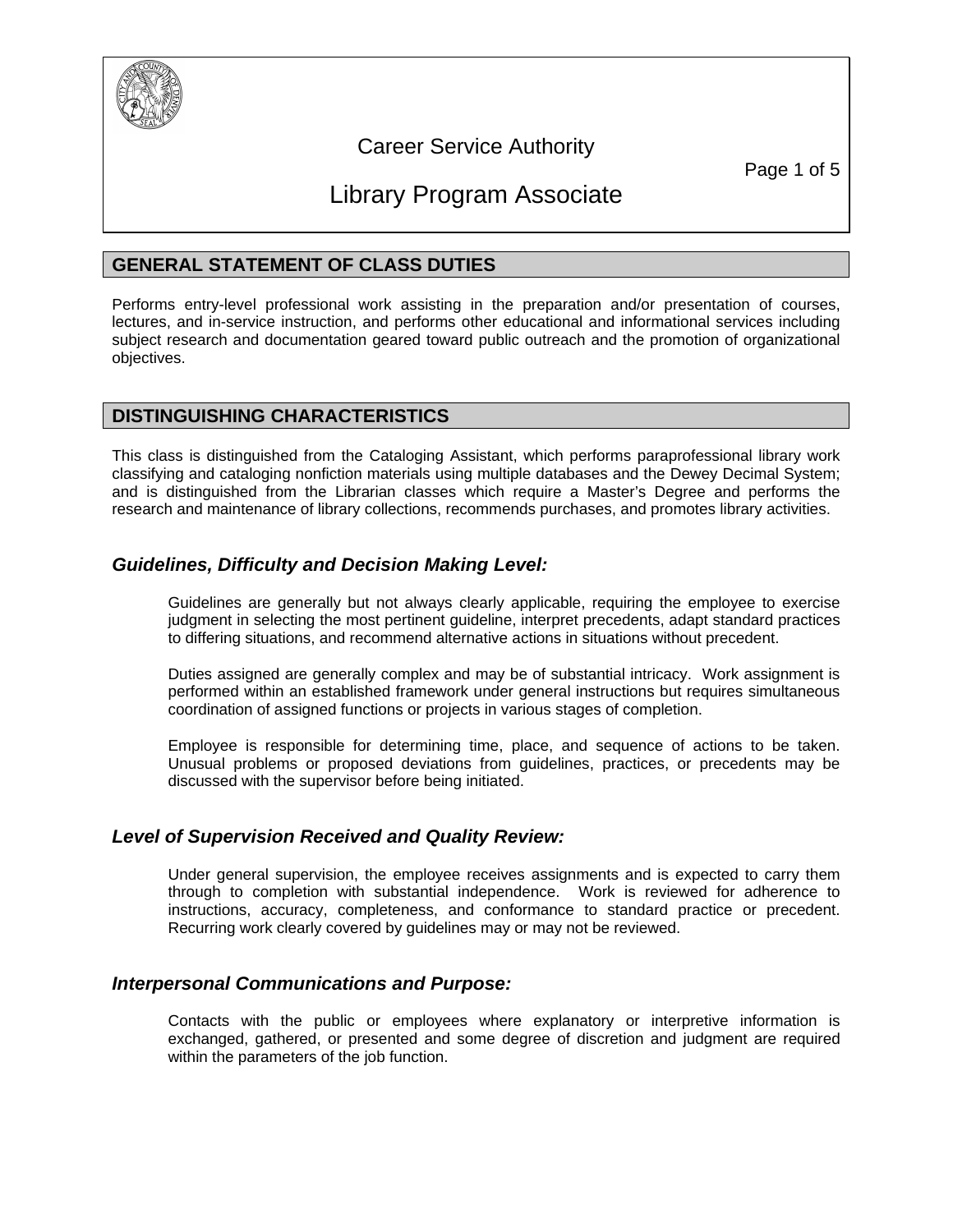## *Level of Supervision Exercised:*

By position, performs lead work.

# **ESSENTIAL DUTIES**

Prepares and presents informational, educational, and recreational materials for courses, classes, lectures, exhibits, workshops, and on-line instruction for the purposes of public outreach, promotion of organizational goals and objectives, and enhancing the knowledge, skills, and abilities of children, youths, and adults.

Promotes customer understanding and knowledge of a wide range of services and programs available to them through the organization.

Assists higher level staff and management in identifying community needs, tastes, trends, and available resources and remains up-to-date on current information in the marketplace and/or field of study.

Assists in training staff and volunteers on work and/or agency/department procedures, rules, and regulations; and oversees the day-to-day operations of the organization in the absence of management.

Devises and implements training and orientation programs for in-service staff and volunteers.

Researches, develops, coordinates, and implements educational and instructional programs in order to promote organizational services and establish awareness through public outreach; and creates materials to promote programs.

Evaluates, tracks, and reports on program outcomes, which includes reviewing and analyzing related program procedures, may identify desirable modifications for participants and make recommendations for change.

Participates in continued educational activities and attends job-related workshops.

Provides accurate and consistent access to information, materials, and services for customers in a timely manner.

By position, performs lead worker over employees and volunteers in developing and modifying work plans and work schedules, determines work priorities, reviews work for accuracy and completeness, and resolves problems encountered during daily operations and determines appropriate solution.

By position, serves as a program liaison or community representative, serving on various committees, works with internal and external clients, develops community partnerships, and responds to inquiries for additional information.

By position, instructs and demonstrates proper use of equipment, and creates and maintains procedural manuals.

By position, assists customers in all library circulation and registration functions, including collecting and negotiating fines and fees.

By position, assists in the development and maintenance of library collections and databases.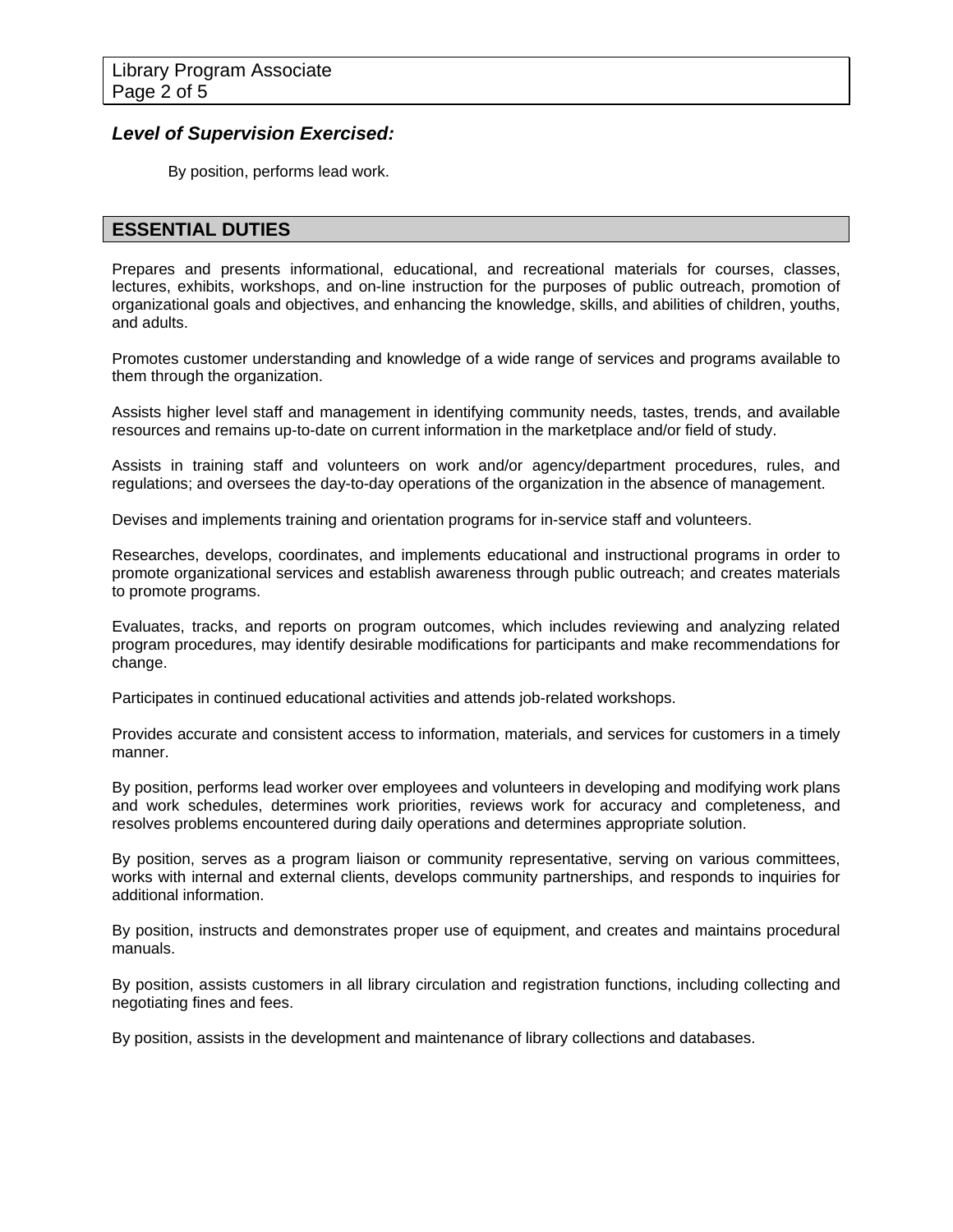Performs other related duties as assigned or requested.

Any one position may not include all of the duties listed. However, the allocation of positions will be determined by the amount of time spent in performing the essential duties listed above.

### **MINIMUM QUALIFICATIONS**

#### *Competencies, Knowledge, & Skills:*

- **Integrity/Honesty –** Contributes to maintaining the integrity of the organization, displays high standards of ethical conduct, understands the impact of violating these standards on an organization, self, and others, and is trustworthy.
- **Reading –** Understands and interprets written material including technical material, rules, regulations, instructions, reports, charts, graphs, or tables and applies what is learned from written material to specific situations.
- **Attention to Detail –** Is thorough when performing work and conscientious about attending to detail.
- **Interpersonal Skills –** Shows understanding, courtesy, tact, empathy, and concern, develops and maintains relationships, may deal with people who are difficult, hostile, and/or distressed, relates well to people from varied backgrounds and situations, and is sensitive to individual differences.
- **Self-Management –** Sets well-defined and realistic personal goals, displays a high level of initiative, effort, and commitment towards completing assignments in a timely manner, works with minimal supervision, is motivated to achieve, and demonstrates responsible behavior.
- **Writing –** Recognizes and uses correct English grammar, punctuation, and spelling, communicates information in a succinct and organized manner, and produces written information which may include technical material that is appropriate for the intended audience.
- **Oral Communication –** Expresses information to individuals or groups effectively taking into account the audience and nature of the information, makes clear and convincing oral presentations, listens to others, attends to nonverbal cues, and responds appropriately.
- **Teamwork –** Encourages and facilitates cooperation, pride, trust, and group identity, fosters commitment and team spirit, and works with others to achieve goals.
- **Problem Solving –** Identifies problems, determines accuracy and relevance information, and uses sound judgment to generate and evaluate alternatives and to make recommendations.
- **Planning and Evaluating –** Organizes work, sets priorities, determines resource requirements, coordinates with other organizations or parts of an organization, monitors progress, and evaluates outcomes.
- **Reasoning –** Identifies rules, principles, or relationships that explain facts, data, or other information, analyzes information, and makes correct inferences or draws accurate conclusions.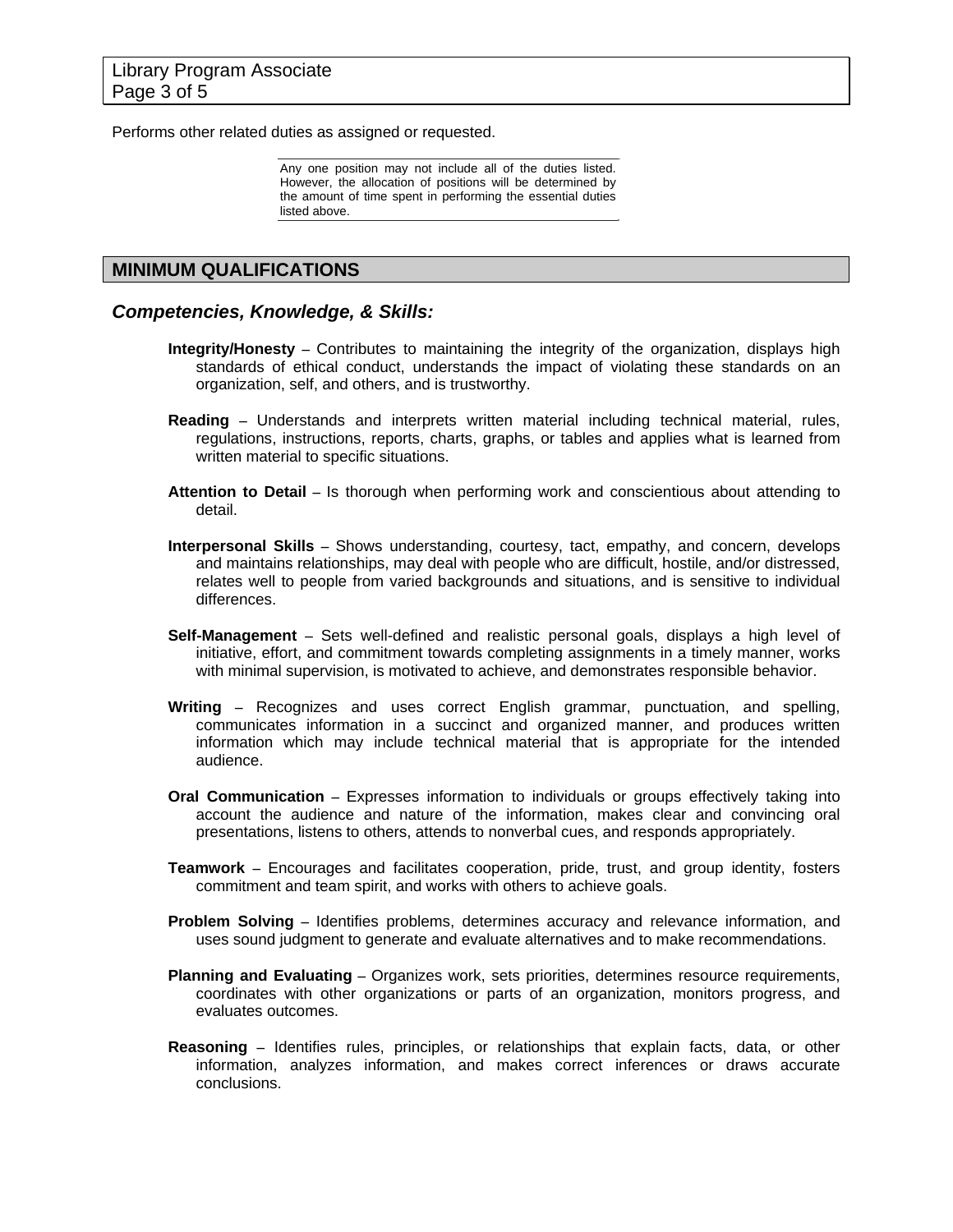- **Customer Service –** Works with customers to assess needs, provide assistance, resolve problems, and satisfy expectations, knows products and services, and is committed to providing quality products and services.
- **Diversity –** Is sensitive to cultural diversity, race, gender, and other individual differences in the workforce.
- **Teaching Others –** Helps others learn through formal or informal methods, identifies training needs, provides constructive feedback, coaches others on how to perform tasks, and acts as a mentor.
- **Conflict Management –** Manages and resolves conflicts, grievances, confrontations, or disagreements in a constructive manner to minimize negative personal impact.

#### *Physical Demands:*

Sitting: remaining in the normal seated position. Handling: seizing, holding, grasping, or otherwise working with hand(s). Fingering: picking, pinching, or otherwise working with fingers. Talking: expressing or exchanging ideas by means of spoken words. Hearing: perceiving the nature of sounds by the ear. Repetitive motions: making frequent movements with a part of the body. Eye/hand/foot coordination: performing work through using two or more. Near Acuity: ability to see clearly at 20 inches or less. Depth Perception: ability to judge distances and space relationships. Field of Vision: ability to see peripherally. Accommodation: ability to adjust vision to bring objects into focus.

### *Working Environment:*

Pressure due to multiple calls and inquiries. Subject to many interruptions. Subject to long irregular hours. Exposure to infections and contagious diseases.

### *Education Requirement:*

 Baccalaureate Degree in an appropriate educational field as referenced by the specific job opening.

#### *Experience Requirement:*

None

### *Education/Experience Equivalency:*

Additional appropriate experience may be substituted for the minimum education requirement.